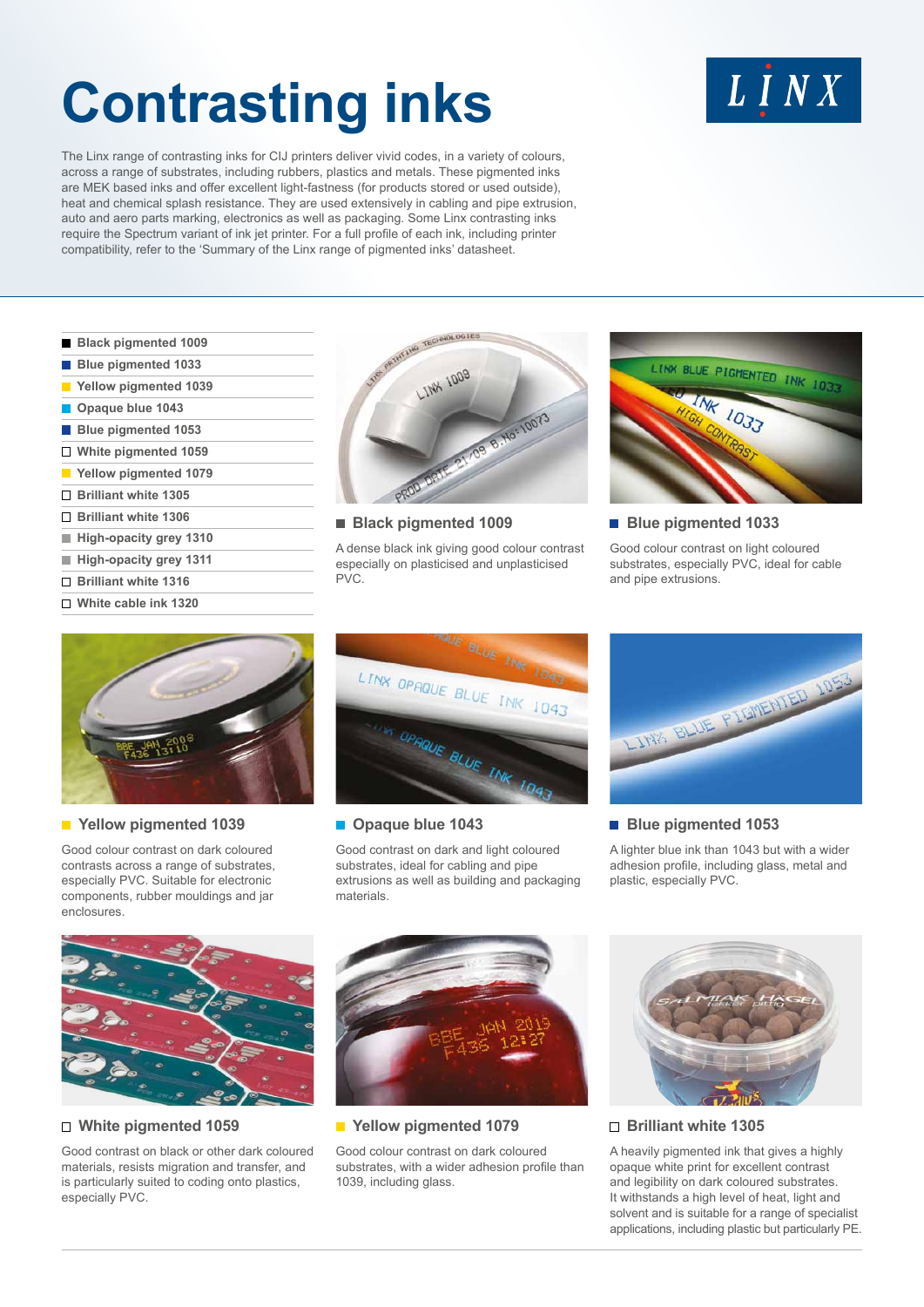### **Contrasting inks**

- **Black pigmented 1009**
- **Blue pigmented 1033 Yellow pigmented 1039**
- **<sup>***D***</sup>** Opaque blue 1043 **Blue pigmented 1053 White pigmented 1059 Yellow pigmented 1079 Brilliant white 1305 Brilliant white 1306 High-opacity grey 1310**
- **High-opacity grey 1311 Brilliant white 1316**
- **White cable ink 1320**

 **Brilliant white 1306**

A heavily pigmented ink with highly opaque print on dark substrates. It resists a high level of heat, light and solvent, and is faster drying than 1305. Particularly good on plastics.



 **High-opacity grey 1310**

A heavily pigmented ink with outstanding opacity and contrast on any colour of substrate, including grey. Good performance across a range of materials, including PVC.





 **High-opacity grey 1311**

A heavily pigmented ink with outstanding opacity and contrast on any colour of substrate, including grey. Good performance across a range of materials, including PVC Faster drying than 1310.



 **Brilliant white 1316**

LINX ERILLIAN

 $(4 \times 0.5)$  litre bottles of ink and  $6 \times 0.5$  litre bottles of matching solvent) for customers requiring less than 5 litres of ink per year.

A heavily pigmented ink with outstanding clarity on dark coloured substrates, including PE. Can be used with the Linx Midi and Ultima printheads, offering a smaller size

of code.

#### **White cable ink 1320**

A heavily pigmented ink with outstanding clarity on dark coloured substrates. Offers excellent adhesion to all types of PE making it particularly suitable for cable.

#### **Ordering options for Linx inks and solvents**

**Standard 5 litre packs**  (10 x 0.5 litre bottles of either ink or solvent) for customers requiring at least 5 litres of ink per year.

**1L packs** 

(2 x 0.5 litre bottles of ink) for customers

using less than 2 litres of ink per year.

#### **EasiPacks**

(10 x 0.5 litre bottles of ink in 1 litre packs)

for customers requiring the flexibility to subdivide a 5 litre box.

#### **Combipacks\***

\*Not available for the 8900 Series of printers



#### **Ink and solvent storage and use**

Storage: Between +15°C and +25°C Operating temperature: Between +5°C and +45°C

#### **Ink overviews**

For advice on individual applications, please consult Linx or your local Linx Distributor.

#### **Quality assurance**

It is always recommended that only Linx continuous ink jet inks and solvents are used in Linx printers, as substitutes can affect printer performance or cause printer failure.

Linx inks and solvents are formulated specifically for use in Linx printers to ensure performance and reliability.

They are manufactured to certified and verifiable ISO 9001 quality procedures.

All raw materials are screened and audited to comply with new legislation to ensure a continuously safe and legal supply.

#### **Ink handling guidelines**

Linx takes great care to ensure that none of their CIJ inks and solvents are classified as 'Toxic to Health' or 'Environmentally Damaging'.

Details of safety precautions for handling these fluids can be found on the relevant Safety Data Sheets.

#### **Ordering pack options**

| <b>INK FEATURES</b>           | <b>INK / SOLVENT</b><br><b>BASE</b> | <b>DRYING TIME</b> | <b>RECOMMENDED</b><br><b>LINX SOLVENT</b> | <b>ORDERING PACK OPTIONS</b><br><b>EasiPacks</b><br>5 Litre<br>1 Litre<br><b>Combipacks</b> |            |            |            |
|-------------------------------|-------------------------------------|--------------------|-------------------------------------------|---------------------------------------------------------------------------------------------|------------|------------|------------|
| <b>Black pigmented 1009</b>   |                                     | 1-2 seconds        | 1505                                      | <b>Yes</b>                                                                                  | <b>Yes</b> | <b>Yes</b> | <b>Yes</b> |
| <b>Blue pigmented 1033</b>    |                                     | 1-2 seconds        | 1505                                      | <b>Yes</b>                                                                                  | <b>Yes</b> | <b>Yes</b> | Yes        |
| <b>Yellow pigmented 1039</b>  |                                     | 1-2 seconds        | 1505                                      | <b>Yes</b>                                                                                  | <b>Yes</b> | Yes        | <b>Yes</b> |
| <b>Opaque blue 1043</b>       |                                     | 1-2 seconds        | 1505                                      | <b>Yes</b>                                                                                  | Yes        |            | Yes        |
| <b>Blue pigmented 1053</b>    |                                     | 1-2 seconds        | 1505                                      | <b>Yes</b>                                                                                  | <b>Yes</b> | <b>Yes</b> | Yes        |
| White pigmented 1059          |                                     | 1-2 seconds        | 1505                                      | Yes                                                                                         | Yes        | Yes        | Yes        |
| <b>Yellow pigmented 1079</b>  |                                     | 1-2 seconds        | 1505                                      | <b>Yes</b>                                                                                  | <b>Yes</b> | Yes        | <b>Yes</b> |
| <b>Brilliant white 1305</b>   |                                     | 5-9 seconds        | 1605                                      | Yes                                                                                         | Yes        | <b>Yes</b> | Yes        |
| <b>Brilliant white 1306</b>   |                                     | 3-5 seconds        | 1606                                      | Yes                                                                                         | Yes        | Yes        | Yes        |
| <b>High-opacity grey 1310</b> |                                     | 5-9 seconds        | 1605                                      | <b>Yes</b>                                                                                  | <b>Yes</b> | <b>Yes</b> | <b>Yes</b> |
| <b>High-opacity grey 1311</b> |                                     | 3-5 seconds        | 1606                                      | <b>Yes</b>                                                                                  | <b>Yes</b> | <b>Yes</b> | <b>Yes</b> |
| <b>Brilliant white 1316</b>   |                                     | 3-5 seconds        | 1606                                      | Yes                                                                                         | Yes        | Yes        | Yes        |
| White cable ink 1320          |                                     | 3-5 seconds        | 1530                                      | Yes                                                                                         | <b>Yes</b> | Yes        | Yes        |